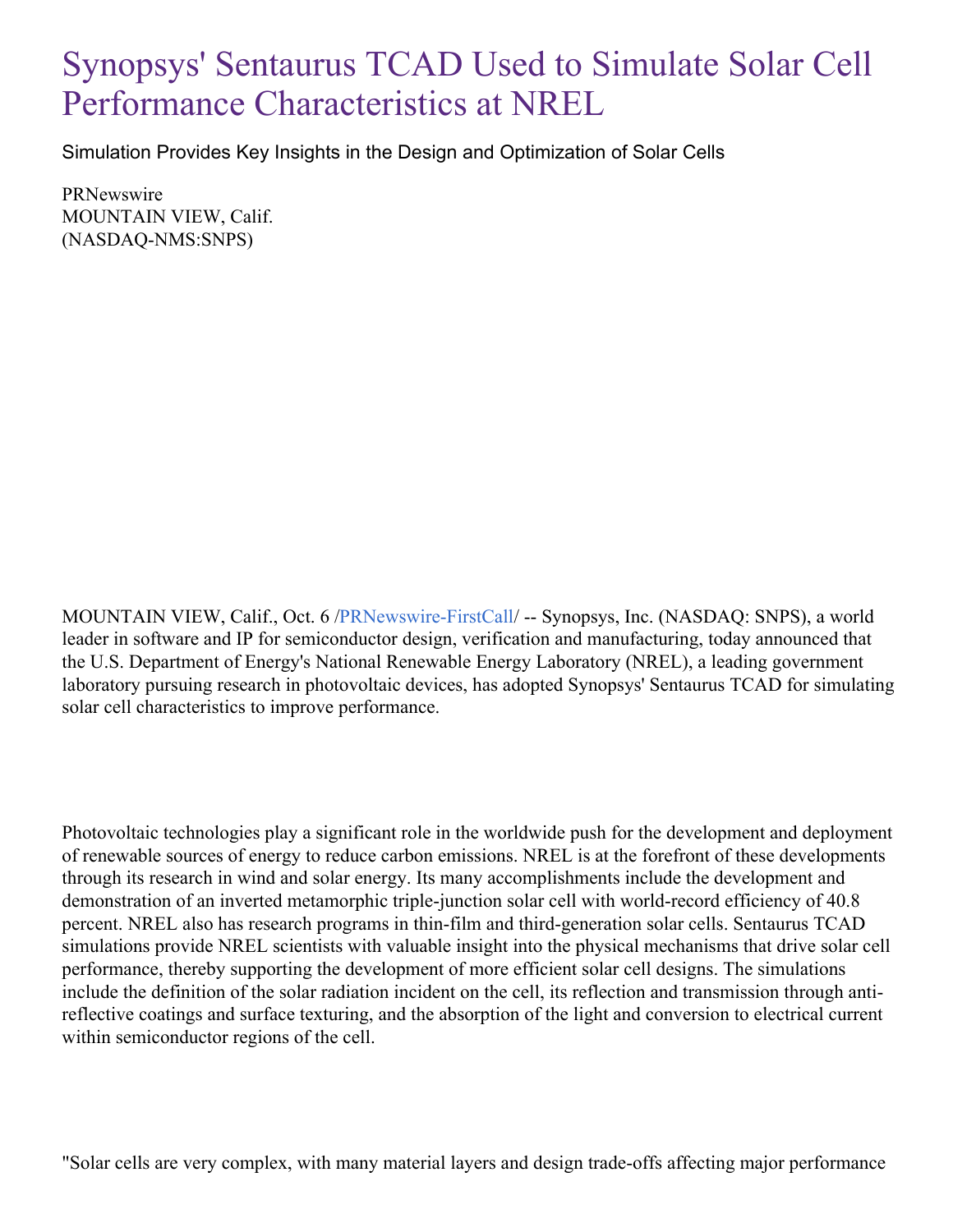metrics such as efficiency," said Dean Levi, a principal scientist at NREL. "We view simulation as an important tool to understand the internal physics of our designs and to point towards ways to improve them."

NREL has recently implemented Sentaurus TCAD to create polycrystalline thin-film CuInGaSe2, Cadmium telluride (CdTe), and silicon solar cell models. These models have illustrated how material properties, grain boundaries, non-uniformity and interdigitated designs affect both device performance and characterization.

"The photovoltaic industry is experiencing tremendous growth and continues to drive toward higher efficiency and innovative solar cell designs," said Howard Ko, general manager and senior vice president of the Silicon Engineering Group at Synopsys. "Our Sentaurus TCAD tools offer many capabilities to simulate solar cell operation and performance characteristics to guide design improvements. Having NREL as a user of our tools enables us to better understand the challenges and new directions of the fast-changing photovoltaic field."

## **About Synopsys TCAD**

Technology CAD (TCAD) refers to the use of computer simulation to model semiconductor processing and device operation. TCAD provides insight into the fundamental physical phenomena that ultimately impact performance and yield.

## **About Synopsys**

Synopsys, Inc. (NASDAQ: SNPS) is a world leader in electronic design automation (EDA), supplying the global electronics market with the software, intellectual property (IP) and services used in semiconductor design, verification and manufacturing. Synopsys' comprehensive, integrated portfolio of implementation, verification, IP, manufacturing and field-programmable gate array (FPGA) solutions helps address the key challenges designers and manufacturers face today, such as power and yield management, software-tosilicon verification and time-to-results. These technology-leading solutions help give Synopsys customers a competitive edge in bringing the best products to market quickly while reducing costs and schedule risk. Synopsys is headquartered in Mountain View, California, and has more than 65 offices located throughout North America, Europe, Japan, Asia and India. Visit Synopsys online at <http://www.synopsys.com/>.